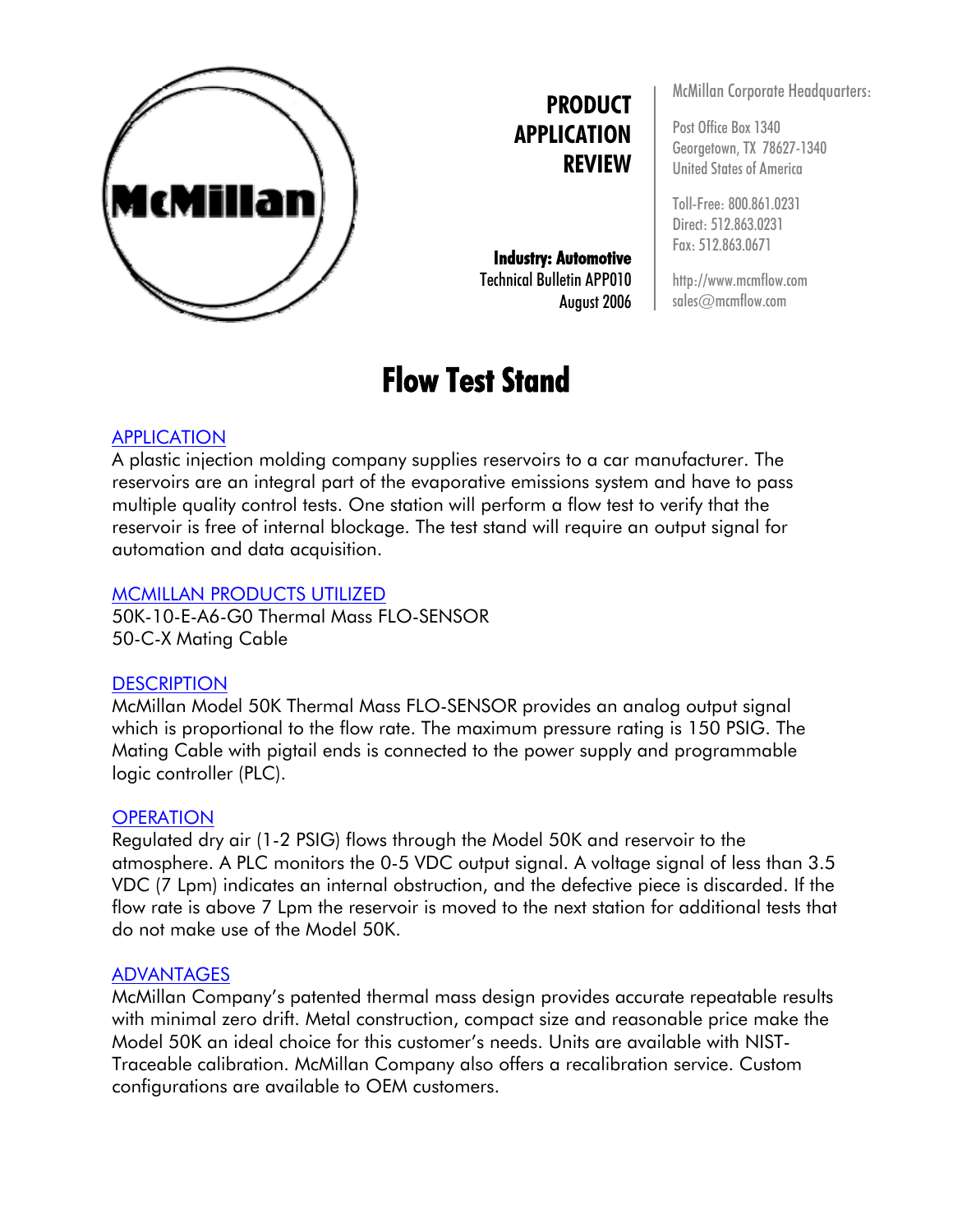*APP010-Flow Test Stand, continued…*

### **DIAGRAM**

Figure 1 illustrates the flow path of the fluid system. Figure 2 illustrates the wiring of the system.

FIGURE 1 – Flow Path of Fluid System



**Programmable Logic Controller**